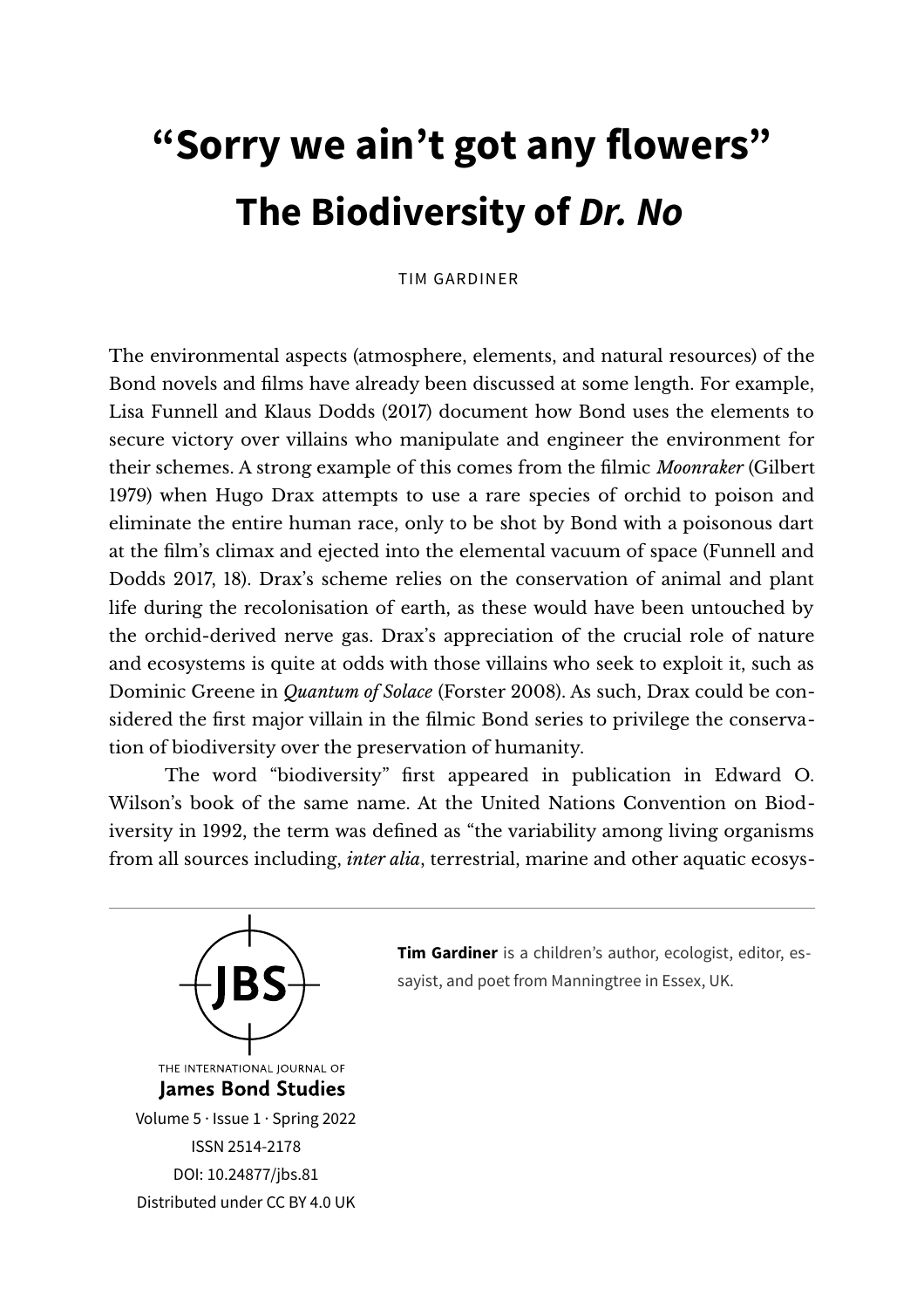tems and the ecological complexes of which they are part; this includes diversity within species, between species and of ecosystems" (Titley, Snaddon, and Turner 2017, 2). An "ecosystem", meanwhile, is a community of animals, plants, microorganisms, non-living things, and their shared environment. Generally, biodiversity relates to the variety of animal and plant life in ecosystems, and is typically measured in terms of the diversity or number of species present (ibid.).

In most regions of the world, a high level of biodiversity is the goal of conservation action, and ecosystems are actively managed to increase the number of species wherever possible (Bonn and Gaston 2005). Writing in the 1950s at his Jamaican winter home, "Goldeneye", Ian Fleming was able to capture the natural biodiversity of the area. Fleming's dives and swims at "Goldeneye" gave him a unique insight into the marine ecology of the Caribbean. The name "James Bond" was even taken from an ornithologist of the same name, who published *Birds of the West Indies* in 1936. Fleming's novel *Dr. No* (1958), is set primarily on a fictional island – Crab Key – in the Caribbean, and is inhabited by the eponymous villain. While in the novel the island functions as a bird preserve and guano quarry, in the flm it is presented as a used bauxite mine, refecting the changes to Jamaica's industrial landscape in the 1950s (Berglund and Johansson 2004). In hiding behind the pretence of guano or bauxite mining, Dr. No is able to plan the toppling of the American missiles at Cape Canaveral.

A hitherto undiscussed aspect of the Bond franchise is the way in which biodiversity is portrayed within the novels and flms. Fleming's novel *Dr. No* and the subsequent flm adaptation (released in 1962) refected the state of Jamaica's ecosystems in the 1950s and 1960s, where natural forest cover fell from 319,800 ha (c. 29% of land cover) in 1954 to 260,869 ha (c. 24%) in 1968 (Evelyn and Camirand 2003). Much of this forest loss was due to open-pit bauxite mining (Berglund and Johansson 2004). Dr. No's ruthless pursuit of his nuclear ambitions – like the powerful mining companies who destroyed ecosystems for commercial gain – shows little regard for wildlife on the swamp where vegetation is burned by his dragon tank. This is very much in keeping with the reality of Jamaican ecosystem destruction of the time. In the novel, Dr. No's guano mine and his contempt for the bird reserve illustrate his pitiless regard for the natural world as something to be exploited or destroyed, when necessary. Dr. No's actions justify the need for interventions by Bond and conservation organisations such as the National Audubon Society (NAS) to protect the natural environment.

The modern conservation movement was born in the 1950s, and Fleming's novel includes an NAS bird reserve on Crab Key. Conservation is in direct confict with Dr. No's secretive activities, and ultimately leads to his defeat by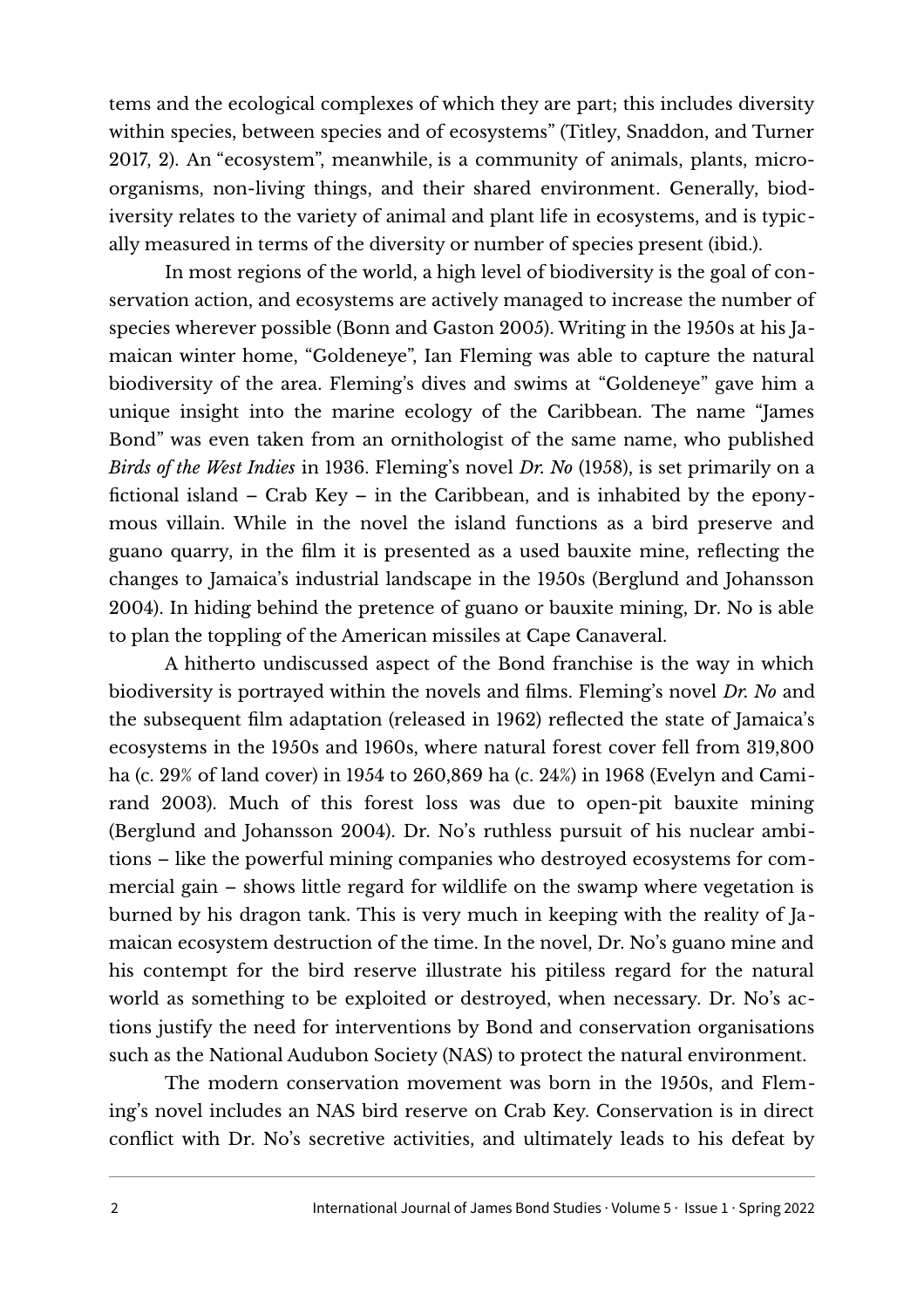Bond after he has two ornithologists murdered. By the 1950s, the NAS was involved in a high-profle campaign against the pesticide DDT, which culminated in the publication of long-standing NAS member Rachel Carson's book *Silent Spring* in 1962 (the year the flmic *Dr. No* was released). Fleming, as a keen birdwatcher, would have been aware of the activities of the NAS at a time when the concept of anthropogenic harm to ecosystems was beginning to enter the public's consciousness. In the novel, M's diatribe about the NAS – "People start preserving something – churches, old houses, decaying pictures, birds – and there's always a hullabaloo of some sort. The trouble is these sort of people get really worked up about their damned birds" (Fleming 1958,  $24$ ) – presents a rather reactionary view of the need for the conservation of heritage or biodiversity. This rant may have been Fleming's self-deprecating humour in mocking his own interests in natural history, but it also reflects a resistance to the new-found awareness of wildlife protection and the laws necessary to enforce the protection of rare species.

Rare species are often the basis for the selection of conservation nature reserves and for legal protection (Dudley 2008). Fleming's use of the NAS bird reserve – the Roseate Spoonbills (*Platalea ajaja*) play a key plot device in the novel that brings Bond to Crab Key – highlights the importance of rare species in the selection of important biodiverse areas. The global conservation movement has only recently moved towards the protection, management, and restoration of whole ecosystems to conserve biodiversity, in addition to focusing primarily on single species (Dudley 2008). Had it been written in the twenty-frst century, perhaps Fleming's novel would have been more concerned with the conservation of entire ecosystems such as mangrove swamps and rainforests.

The growing threat of anthropogenic climate change was also unheard of in the 1950s, but today the biodiverse ecosystems of Jamaica are expected to be affected by increased hurricane intensity (there were fve in the period 2001 to 2012), warming ocean temperatures, and rising sea levels (Government of Jamaica 2015). The removal of coastal habitats such as forest, mangroves, seagrass meadows, and swamps has rendered Jamaica's coast increasingly vulnerable to hurricane damage (ibid.). The destruction of coastal forests in the 1950s and 1960s by mining corporations would have decreased the important buffer zone that protects inland areas from fooding. The loss of forests would also have reduced carbon sequestration, contributing to the warming of the atmosphere. Indeed, global surface temperatures have risen dramatically since the 1940s and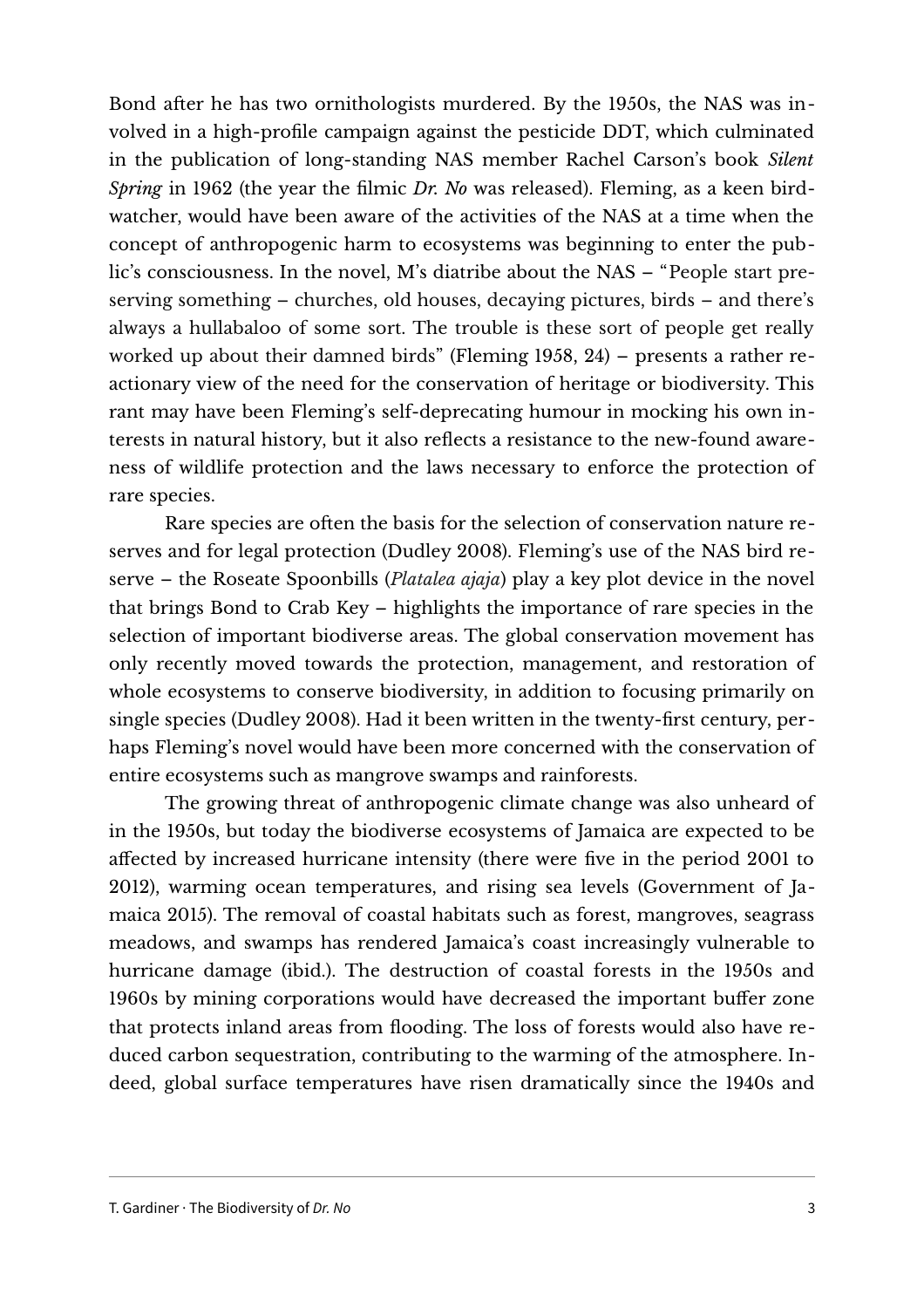1950s, coinciding with the major landscape change documented in Fleming's novel.

In this short review, I will document the biodiversity in the novel and flmic versions of *Dr. No* using a simple taxon counting metric to assess how infuential aspects of Jamaica's wildlife is in their respective plots. The attitudes of major characters to biodiversity and how wildlife is utilised by them will also be discussed in relation to the changing landscape of Jamaica in the 1950s and early 1960s.

Biodiversity is ofen measured in the ecological sciences using species richness; that is, the number of species in a geographical area or ecosystem (Spellerberg and Fedor 2003). Species richness, for example, can be calculated for an ecosystem such as swamp, an entire country, or simply a 1x1 metre area known as a "quadrat" used for monitoring plant populations. The assumption is that an area with a higher species richness is more biodiverse than one with a lower number of species. This should be cautiously interpreted, as sometimes an area with low species richness is not always of low conservation importance (e.g. acid bogs are not species-rich but are important due to their rarity as a habitat). Where identification to species level is difficult, higher classification levels (e.g. class or order) can be used in richness calculations (Alroy 2020).

To determine the approximate taxon richness of the novel, I searched an online version of *Dr. No* for all references to wildlife orders (e.g. *Orthoptera*: grasshoppers and crickets; or *Coleoptera*: beetles, including frefies), including those occurring in the plot or mentioned by main characters. Order is midway through the classifcation structure of the different natural kingdoms (kingdom > phylum > class > order > family > genus > species) and is deemed a suitable level of identifcation for animals and plants found in the novel and flm where detailed nomenclature (e.g. to family, genus, or species) is necessarily absent. This follows procedures in biological recording schemes where animals and plants are classified at class, order, or family levels, where it is difficult to determine an organism to genus or species (Ojija, Gebrehiwot, and Kilimba 2017; Gooliaff and Hodges 2019). There is also a high chance of misidentifcation to species level from video imagery or photographs where similar species occur or high quality images are not available (Mckibben and Frey 2021). Therefore, a safer method is to classify animals or plants to a higher taxonomic level (such as order) to provide a broad assessment of the taxon diversity present.

For the flmic *Dr. No*, I used the same approach, noting the number of references to wildlife orders either mentioned verbally or seen on screen. The differing format of the flm obviously led to problems in identifying every single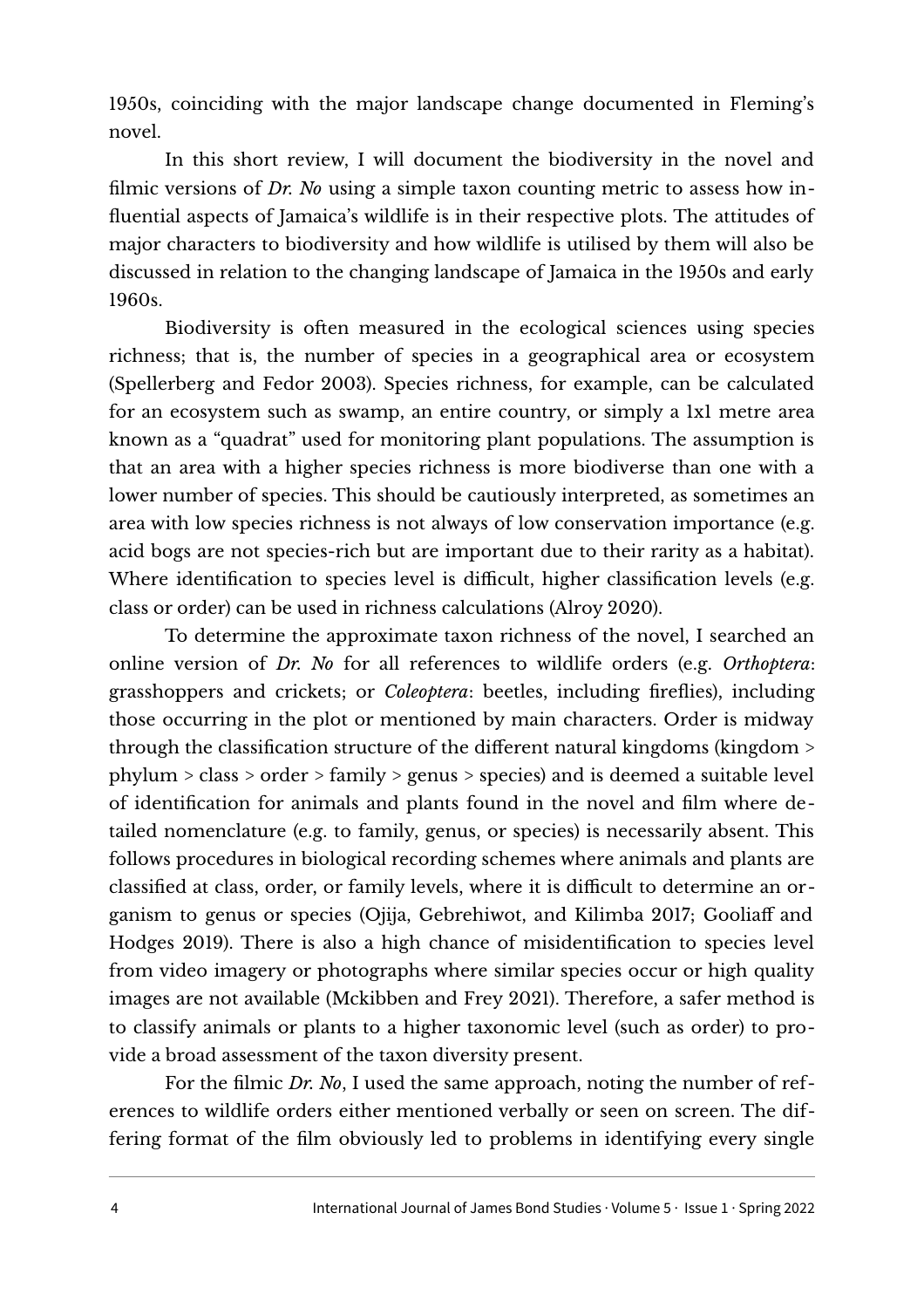wildlife order seen, the denseness of the forest making it hard to ascertain to which order a tree belonged or the nondescript calls of crickets. However, it was possible to identify some trees from different orders in each scene, mainly species of mangrove and palm (Powell et al. 2015). The total number of taxon references were then totalled and used to compare novel and flm to determine how biodiverse each one is. It should be noted that the total number of wildlife order references counted for novel and flm is only an approximation and that some occurrences may have been missed in both formats. References to wildlife in food and drink (e.g. lime in Bond's gin and tonic) or character names (e.g. Sisters Lily and Rose) were excluded from the analysis as they were not direct references to wildlife.

To summarise, the following criteria were used to count wildlife orders in novel and flm:

- 1. Only plants and animals included in count
- 2. Plants and animals identifed to their classifed order
- 3. If a plant or animal related to food, drink or a character name it was excluded
- 4. Plant or animal must be mentioned in plot or by characters in novel
- 5. Plants and animals seen or heard in flm included

Both the novel and flm of *Dr. No* are set in the tropical climate of the Caribbean. Tropical regions are typically highly biodiverse because evolutionary rates and ecological processes are faster at higher temperatures (Brown 2014). This leads to a high number of ecosystems in both novel and flm, with a strong presence for mangrove (Dr. No's swamp), marine (Crab Key beach), and rainforest, all of which Bond inhabits. A seagrass meadow of Turtle Grass (*Thalassia testudinum*) appears in the novel as Bond and Quarrel arrive at Crab Key but is absent from the flm. Similarly, Dr. No's lair in the mountain is only used in the novel. The bird reserve with the Roseate Spoonbills is also absent from the flm, despite being integral to the plot of the novel. Urban habitats also feature in both the novel and flm and typically have a range of commonly observed Jamaican insects such as singing crickets and abundant birdlife  $-$  although it is impossible to determine which species were used to create the sound in the film. However, the film diverges from the novel with some of the invertebrates that Dr. No uses to try to kill Bond. Notably, the centipedes of the novel are replaced by a tarantula in the flm, and Honeychile Rider of the novel is threatened by crabs in Dr. No's lair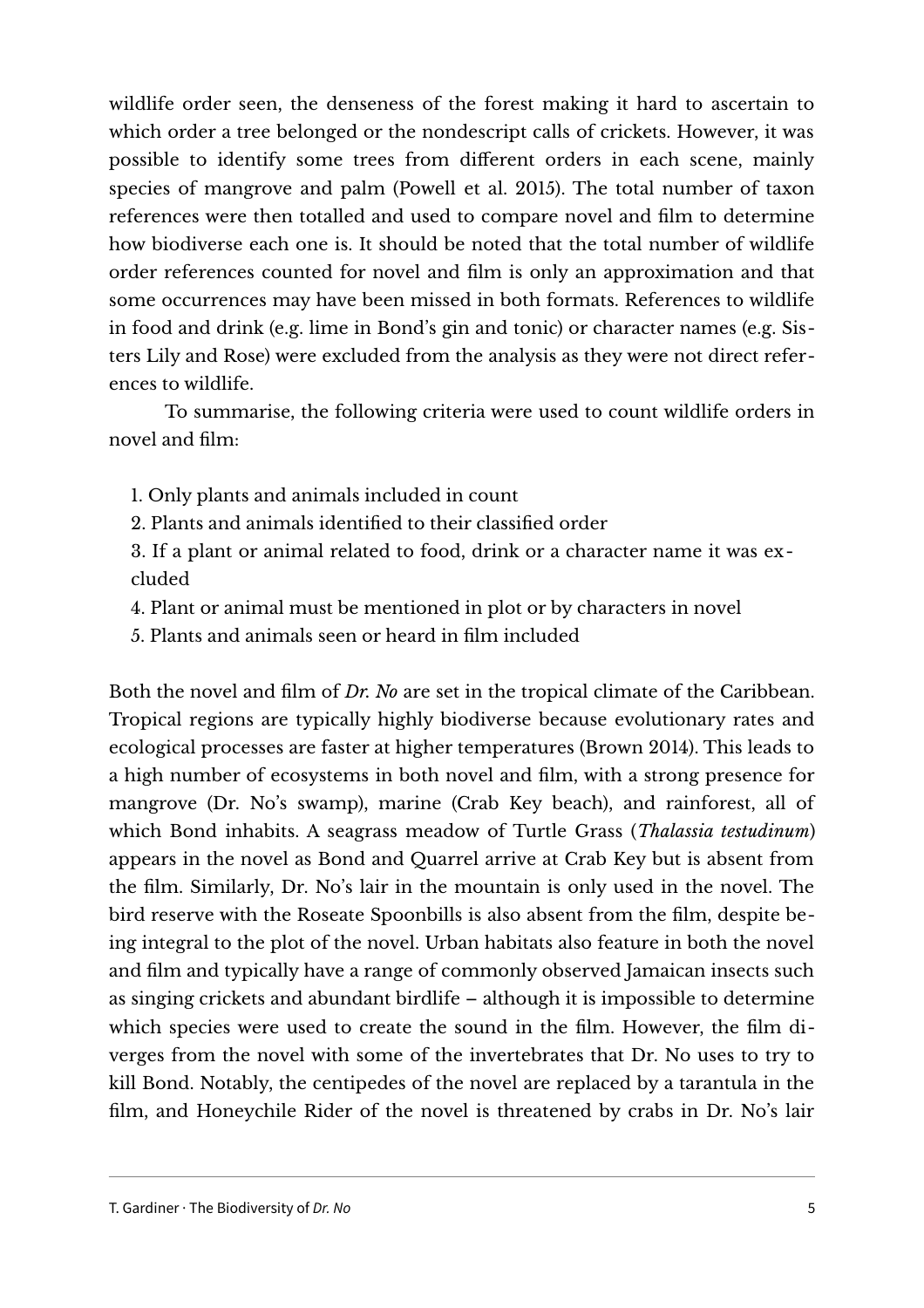that do not feature in the flm: instead, Ryder is tied up in a chamber flling with water. Plants are most prominent in both formats.

|                       | <b>Novel</b>                                                                     | Film                 |
|-----------------------|----------------------------------------------------------------------------------|----------------------|
| Climate               | Tropical                                                                         | Tropical             |
| No. ecosystems        | 14                                                                               | 13                   |
| Total wildlife orders | 57                                                                               | 15                   |
| Total wildlife order  | 407                                                                              | 71                   |
| references*           |                                                                                  |                      |
| Key ecosystems        | Littoral, mangrove, marine, mountainLittoral, mangrove, marine, rain-            |                      |
|                       | rainforest, seagrass, swamp, urban                                               | forest, swamp, urban |
| Key wildlife orders   | Bird, centipede, crab, cricket, fish, reed, Bird, crab, cricket, fish, reed, sea |                      |
|                       | sea snail                                                                        | snail, tarantula     |

Table 1. The biodiversity profle of novel and flm

\*estimate of the total wildlife orders referenced

In total, there are 407 references to wildlife orders in the novel (57 orders) which compares with 71 (15 orders) for the flm. This reveals a higher biodiversity for the novel compared to the film  $-$  not surprising given the higher number of wildlife orders mentioned and overall references. Fleming's eye for detail is based on his intimate knowledge of Jamaica and its ecosystems. In the novel, species from the different orders are non-threatening (Quarrel refers to "blink-ablinks", which are frefies) or threatening (black crabs, centipedes, squid, and tarantulas). Sea snails (mainly present in the form of Ryder's conch shells) are typical tropical crustaceans and would have been well known to Fleming through his swimming and diving pursuits. There is relatively even coverage of wildlife in the novel, with 206 references to vertebrate animals (50.6%), 129 to invertebrate animals (31.7%) and 72 to plants (17.7%). Predictably, avian animals feature strongly in the novel (127 references, 31.2% of total) due to the NAS bird reserve on Crab Key from which Dr. No's dragon tank attempts to keep visitors away, as do fsh (54 references). Sea snails (conch shells; 33 references) and a variety of threatening invertebrate species (centipede, crab, and spider) have prominence at various stages of the plot (e.g. Dr. No's centipede or Ryder's conch shells). Plants feature a little less prominently in the novel, although mangrove (38 references) is conspicuous due to Dr. No's swamp on Crab Key that it inhabits. Bond's use of bam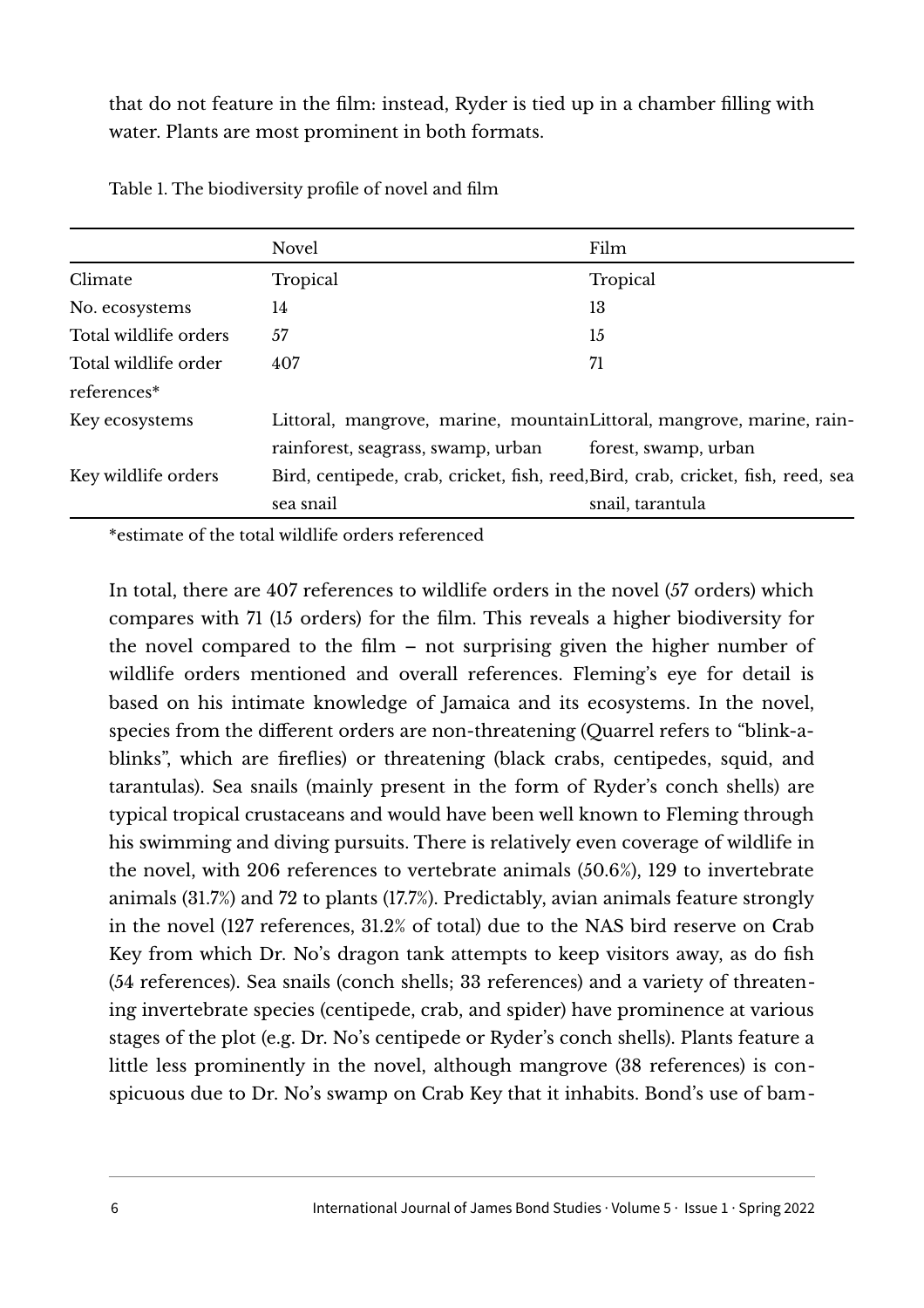boo in the novel to breathe underwater is an innovative method of escaping Dr. No's guards in the Crab Key swamp.

The flmic version has far fewer references to wildlife, beyond the landscape shots we see in Jamaica and on Dr. No's Crab Key island. Omission of certain elements of the novel plot reduces the reliance on wildlife to convey the narrative (e.g. Dr. No's centipedes and crabs are missing from his flmic Crab Key lair). However, birds are still the most commonly mentioned vertebrate (11 references) and singing crickets the most notable invertebrate (16 references). Mangrove and palm trees are widely referenced too, with 25 scenes having the latter in them while the former species is noted in Dr. No's swamp. Ryder's sea shells are shown in several signifcant scenes on Crab Key, including where she spots sea tulip shells in Dr. No's aquarium. On Crab Key beach, flmed at Laughing Waters and Dunn's River Falls on the north Jamaican coast, individual plant species are noteworthy on screen. When Dr. No's guards appear in the gunboat, Bond, Quarrel and Ryder hide under a Sea Grape (*Coccoloba uvifera*) bush, while the red fowers of Ginger Lily (*Alpinia purpurata*) are notable as they climb the waterfall. The travertine limestone and tufa terraces are evident in the flm, while Bond and Ryder wash in one of the pools typical of this kind of coastal river. The use of Dunn's River Falls as a flming location is in keeping with the geological plotline; it provides the viewer with a glimpse of the underlying geology of Jamaica on which the lush forest vegetation proliferates. The biodiversity of the novel, and to a lesser extent the flm, then indicates a natural element integral to Bond's mission, in which the biodiversity of the tropical Jamaican setting is hard to ignore. It is also harnessed by Bond (bamboo or reeds to breathe underwater), Ryder (collecting shells brings her to Crab Key), and Quarrel, who is a keen fsherman.

Nature is carefully used in both novel and flm to outline the consequences of failure in Bond's mission to defeat Dr. No. The bleakness of the mangrove swamp merely illustrates the desolation that the megalomaniacal Dr. No is willing to create in his drive to conquer nature for personal gain. In the flm, his dragon tank burns the vegetation of the swamp to deter visitors from investigating his operations on Crab Key. This is symptomatic of Dr. No's desire to accrue capital without allegiance to any political power ("east, west, just points of the compass, each as stupid as the other"). In the novel, his guano-harvesting operation is undoubtedly a capitalist enterprise at odds with the high biodiversity of its surroundings. In the flm, Dr. No's bauxite mine poses a threat to the biodiverse setting of Crab Key as it invariably involves deforestation. Bond's attitude to bio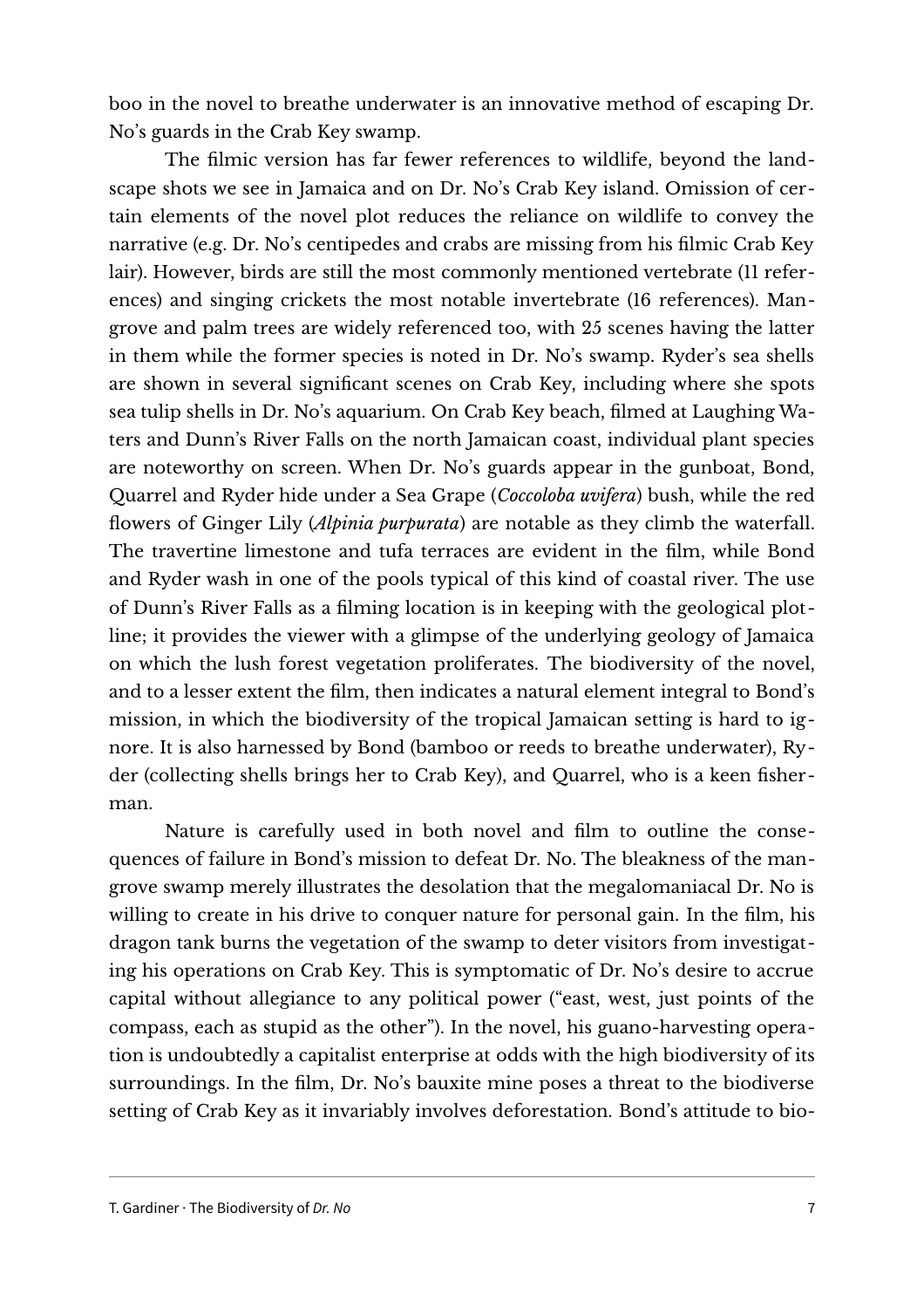diversity is also negative, refecting the general hostility to nature of the male characters in the novel and flm. In the novel, Bond describes Dr. No as a "giant venomous worm" (111) and is constantly threatened by nature. To Bond, nature is seen as a threat; sharks, spiders, centipedes, and crabs are potential hazards to be overcome to succeed in the mission. In the flmic version, nature is no less threatening to Bond, who must overcome the desolation of the mangrove swamp to avoid the guards with dogs, only to be captured by Dr. No's dragon tank and brought into the villain's palatial lair for questioning. In Quarrel, a stereotypically pastoral character, superstition creates an irrational fear of nature, and Quarrel is portrayed as simple-minded in comparison to Bond's cynical, city-dwelling attitude. Undoubtedly, both novel and flm portray Bond, a white colonial fgure overcoming the biodiverse environment in a way that the Cayman Islander, Quarrel, cannot. For Quarrel, elemental factors from the biodiverse Crab Key create fear, such as the fre from Dr. No's dragon tank. Bond simply dismisses the dragon as a legend by noticing the tank tracks in the flm. Fire is portrayed as damaging to the vegetation of the marsh and swamp in both the novel and the flm through the reduction of the marshland landscape to a few burned bushes. Charcoal burning of mangrove is currently associated with environmental decline in Jamaica (Chidumayo and Gumbo 2013), but the effect of burning on the ecology of ecosystems was not really well studied by ecologists before the 1950s (Steers et al. 1940).

Honey Ryder, as the female protagonist in the flm, has a more positive view of biodiversity, refected in her interest in diving and collecting shells. Her attitude to biodiversity is akin to an environmental protector aligned with the marine setting she exploits. Ryder has an almost child-like wonder at the world, in contrast with Bond's melancholic and world-weary view. This may be due to the relative lack of capitalist infuence in her life compared with that of Dr. No and Bond, who each exploit the environment to accomplish their own goals. Bond's attitude softens when he meets her and Honey subsequently educates Bond on Jamaica's biodiversity before they traverse the mangrove swamp in both novel and flm. This contrasts with Ryder's naivety concerning the intentions of male characters. Despite Ryder's infuence, Bond retains a city-dweller's cynicism to myth in the flm ("it's running on a diesel engine, so you can forget about dragons"), and a misogynistic attitude at dinner with Dr. No ("there's no point involving the girl at this stage"). Dr. No's arrogance leads him to believe he has control over nature; his dragon tank and its associated legend is used to disturb birds, murder ornithologists trying to conserve them, and burn vegetation. Dr. No openly admits that Crab Key is a disposable asset that he will destroy, pre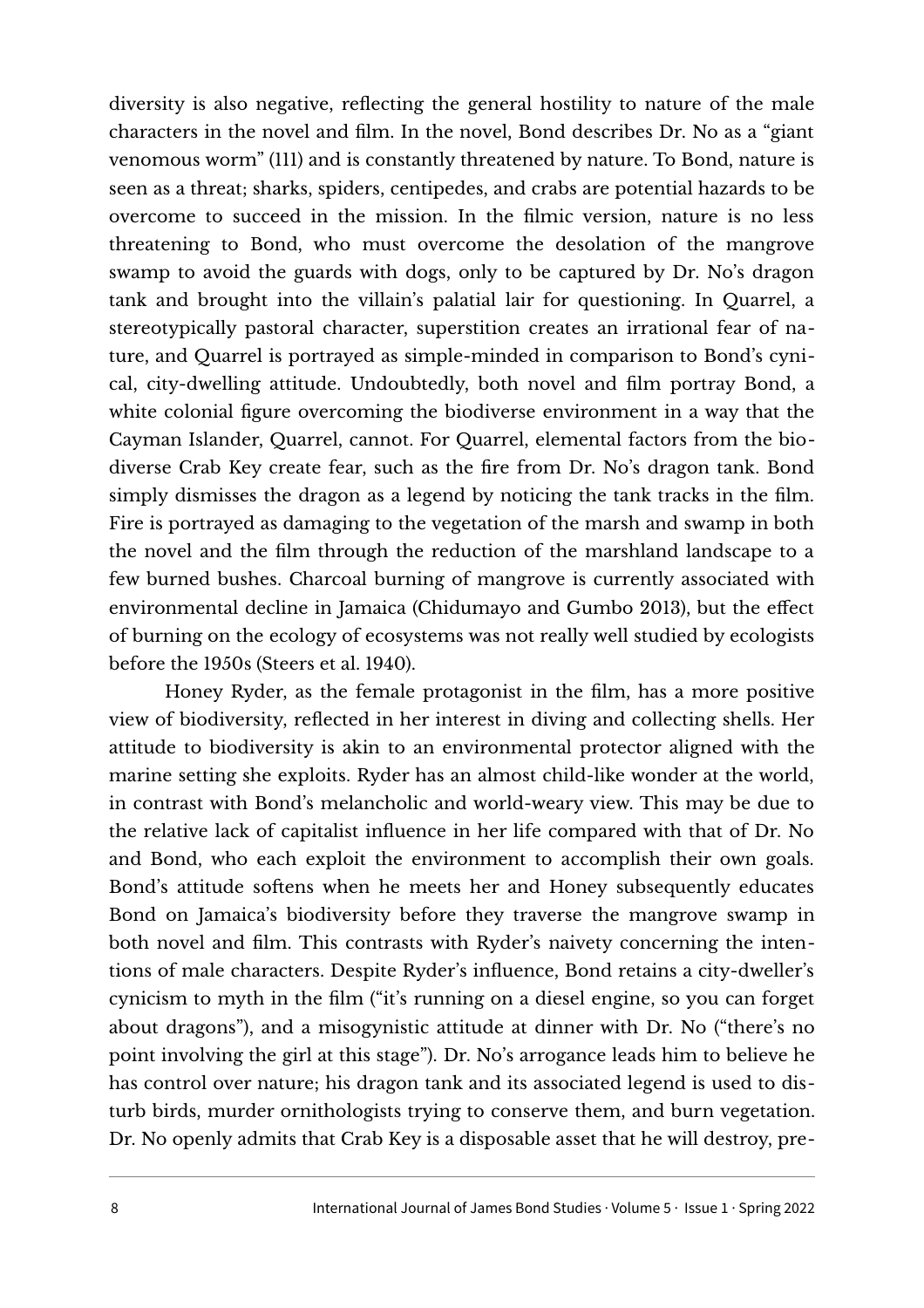sumably eradicating biodiversity at the same time. The antagonist's contempt for biodiversity extends to the use of species not native to Jamaican to assassinate Bond, most notably the tarantula in the flm. These out-of-place species represent the villain's lack of regard for the natural world, and refects the early conservation movement's ignorance of the impact of invasive alien species on natural ecosystems, where they can outcompete native species (Mooney and Cleland 2001).

However, Dr. No's attitude to biodiversity is contradictory. Having captured Bond and Ryder in the flm, Dr. No shows off his aquarium two hundred feet below sea level, focusing on its high expense ("one million dollars, Mr. Bond"), while Bond provokes ("minnows pretending they're whales, just like you on this island, Dr. No"). Later, over dinner the impressive aquarium forms the backdrop to Dr. No's exposition to Bond; Dr. No's folly is his belief that nature can be treated as a commodity and controlled for human exploitation. Ultimately, Dr. No's hubris contributes to his downfall when, in the novel, he is killed by being buried alive in guano – environmental justice, to some extent, over capital interest. In the flm, Dr. No is boiled alive in the reactor pool, an elemental demise revealing that his adaptive metal hands and belief in nuclear power are misplaced. The flm presents a precautionary view of nuclear power and the dangers associated with its exploitation. The destruction of Hiroshima and Nagasaki by nuclear weapons in 1945 illustrated the human and environmental cost of atomic energy. The flm portrays nuclear power as a resource to be harnessed by megalomaniacs such as *Dr. No.* The radioactive rocks of Crab Key collected by Strangways suggests that Dr. No's operations were already having an impact on the environment of the island long before Bond investigates. Afer Bond and Ryder are captured in the swamp, Geiger counter readings reveal their radioactivity from exposure in the contaminated wetland. They consequently pass through decontamination before being allowed entry into Dr. No's lair. It appears that Dr. No's operations led to radioactive leaks into the local environmental to the detriment of its biodiversity. The destruction of the Crab Key nuclear reactor at the flm's climax possesses an immense risk to biodiversity with the likely release of more radiation into surrounding forest, marine, and swamp ecosystems. While Bond could be viewed as an environmental protector due to his defeat of Dr. No in the flm, the wilful destruction of the reactor proves this comes with a negative environmental cost.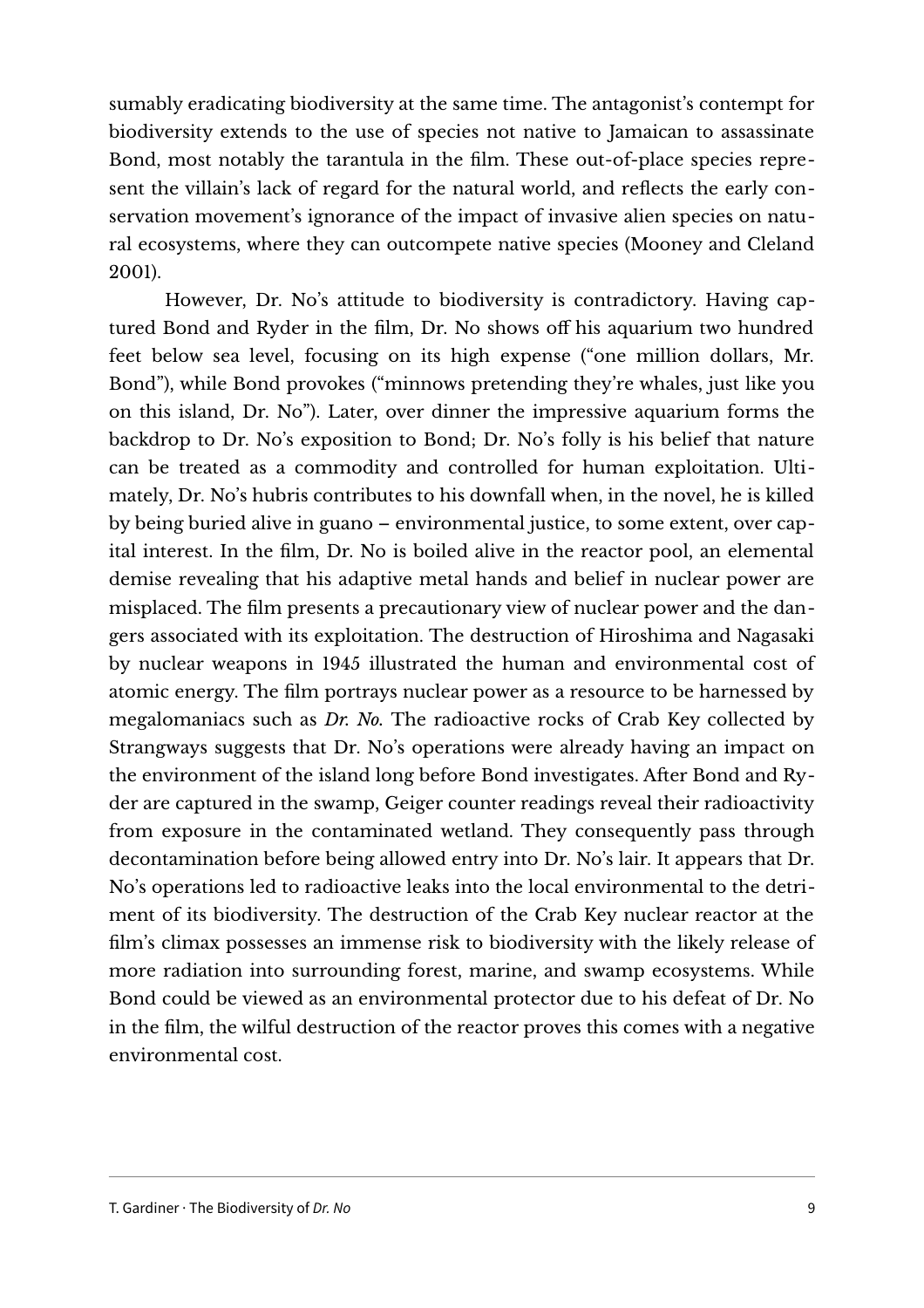The incorporation of ecological and geological aspects provides a strong sense of place for the flm's action. The flm would set the standard for many of those that followed, such as the biodiverse landscapes in *Thunderball* (Bahamas; marine) and *You Only Live Twice* (Japanese; forest and marine) of the Connery era. The loss of biodiverse ecosystems as depicted in *Dr. No* has implications for climate change now, due to increased deforestation, coastal erosion, and reduced carbon sequestration. Fleming was therefore quite innovative in incorporating the environmental issues of the time in his presentation of the proto-modern conservation movement.

## **REFERENCES**

- Alroy, John. 2020. "On Four Measures of Taxonomic Richness." *Paleobiology* 46(2): 158-175.
- Berglund, Christer and Tommy Johansson. 2004. "Jamaican Deforestation and Bauxite Mining: The Role of Negotiations for Sustainable Resource Use." *Minerals and Energy* 19: 2-14.
- Bond, James. 1936. *Birds of the West Indies*. Philadelphia: Academy of Natural Sciences.
- Bonn, Aletta and Kevin J. Gaston. 2005. "Capturing Biodiversity: Selecting Priority Areas for Conservation Using Different Criteria." *Biodiversity & Conservation* 14: 1083-1100.
- Brown, James H. 2014. "Why are There so Many Species in the Tropics?" *Journal of Biogeography* 41(1): 8-22.
- Carson, Rachel. 1962. *Silent Spring*. Boston: Houghton Mifin.
- Chidumayo, Emmanuel N. and Davison J. Gumbo. 2013. "The Environmental Impacts of Charcoal Production in Tropical Ecosystems of the World: A Synthesis." *Energy for Sustainable Development* 17(2): 86-94.
- Dudley, Nigel, ed. 2008. *Guidelines for Applying Protected Area Management Categories*. Gland, Switzerland: IUCN.
- Evelyn, Owen B., and Réjeanne Camirand. 2003. "Forest Cover and Deforestation in Jamaica: An Analysis of Forest Cover Estimates Over Time. *International Forestry Review* 5:354-363.

Fleming, Ian. 1958. *Dr. No*. London: Jonathan Cape.

Fleming, Ian. 1964. *Dr. No*. Project Gutenberg Canada (E-book). Accessed here: [https://gutenberg.ca/ebooks/femingi-drno/femingi-drno-00](https://gutenberg.ca/ebooks/flemingi-drno/flemingi-drno-00-h.html#chapter10) [h.html#chapter10](https://gutenberg.ca/ebooks/flemingi-drno/flemingi-drno-00-h.html#chapter10)